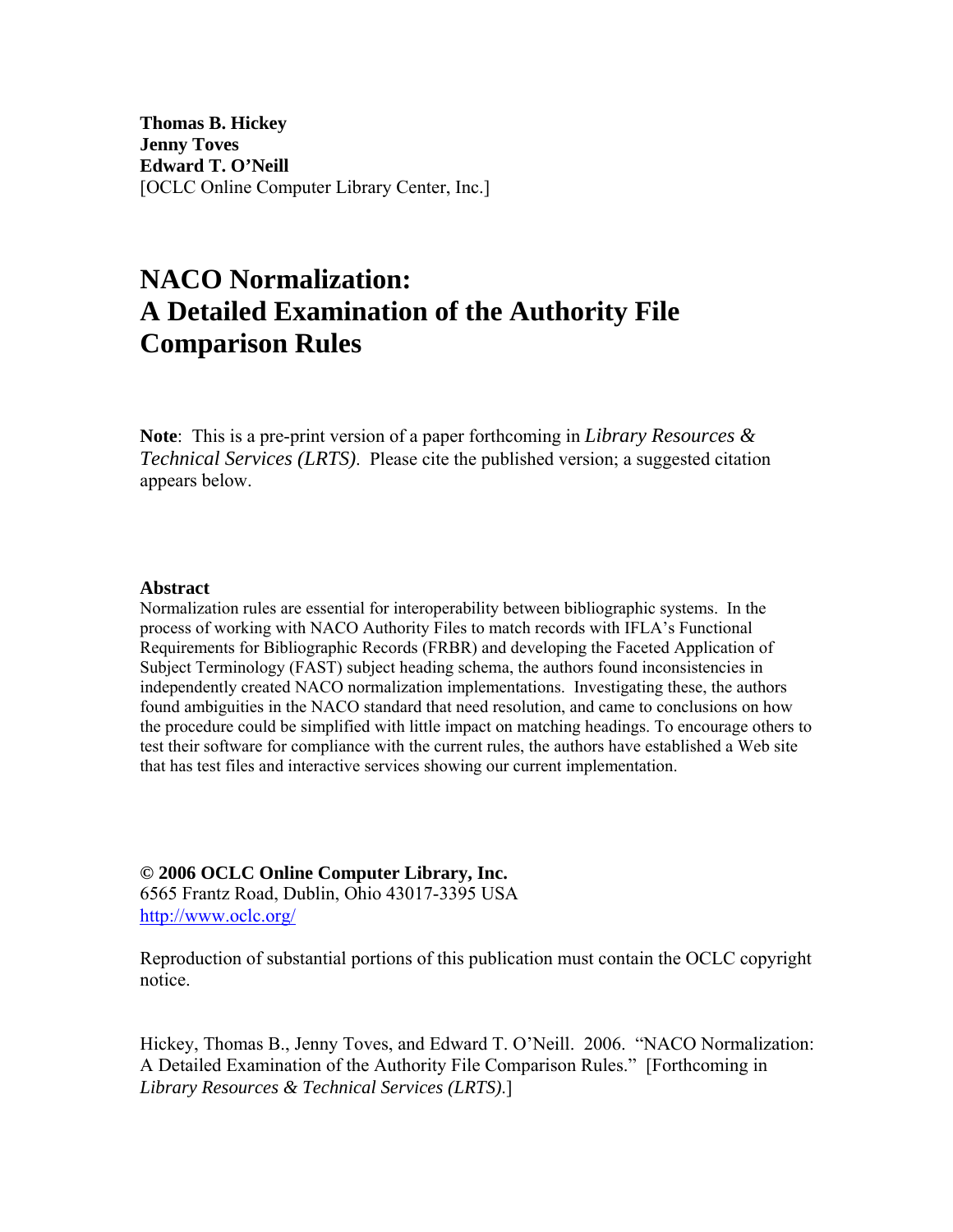## **Introduction**

Sharing data between bibliographic systems requires the ability to compare two pieces of information to determine if they are intellectually equivalent regardless of the ways they are stored. The authors attempted to compare data created by disparate systems but theoretically normalized by the same rules and came up with discrepancies. Researching the problem headings revealed that the NACO normalization rules are vague in some aspects and possibly too restrictive in others. Three independently developed implementations of the NACO normalization rules were brought into agreement with each other through the use of a common test environment which the authors have made publicly available. Areas in need of clarification and simplification were identified during the testing.

Normalization rules can be used to create a standard or generic form for headings and other similar alphanumeric strings. This standard form is essential for clustering of logically identical headings and differentiating between logically different headings. The need to determine the equivalence of two headings arises frequently in our work with both name and subject authority files. What characteristics of the heading are significant? Should capitalization, spacing, and punctuation be ignored? What about special characters? Is "Smith-Jones" and "Smith & Jones" the same? What about "Black jack" and "Black, Jack"? Depending on exactly what rules are followed and how they are implemented, these may or may not be considered equivalent.

Normalization is the transformation of a string of characters into a more generic form. Typical transformations include reducing all alphabetic characters to a single case and the elimination of diacritics and punctuation. The justification for this is that minor differences between headings do not affect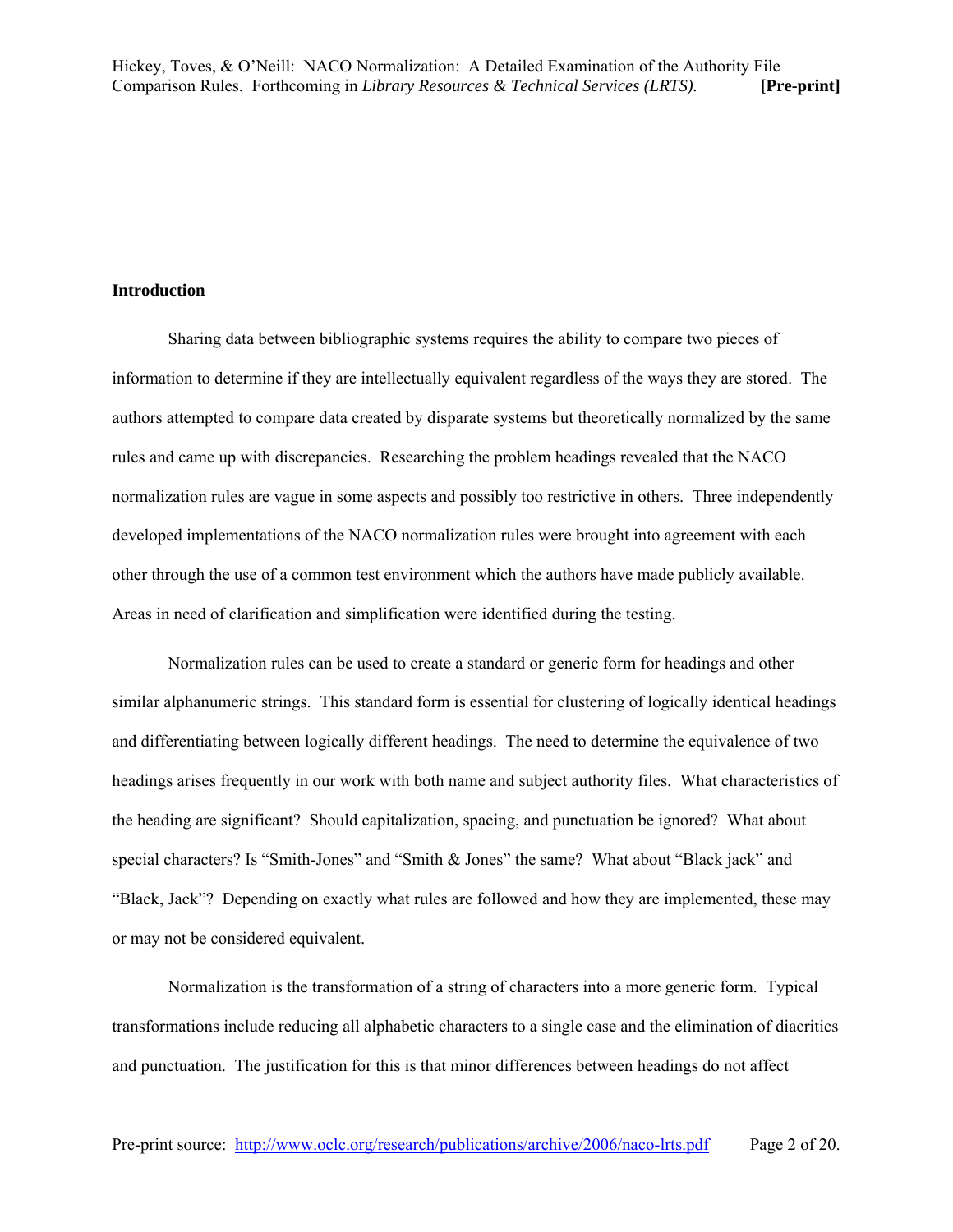whether the headings are considered the same. In actual use, normalization rules go beyond simple string transformations and often take into account the context in which the strings are used. For example, should headings representing corporate entities be unique not only with corporate headings, but across personal headings? The authors will focus on the basic string transformation rules.

A wide variety of approaches to normalization are used; some are very simple, others quite complex. A simple scheme is to retain only digits and alphabetic characters (as lower case characters), dropping all other characters. Using this scheme, the string

A. Hann & Son (Bridgeton, N.J.)

normalizes to:

## ahannsonbridgetonnj

This simple approach works well in many situations, but better options are usually available.

Several principles contribute to a good normalization algorithm. A normalization algorithm should be:

- Intuitive. The result is consistent with human judgment. Two strings that are generally perceived as equivalent produce the same normalized result.
- Simple. Normalization, especially when it is used across various systems or applications, is as simple and straightforward as possible.
- Repeatable. Running the normalization routine on previously normalized strings does not result in additional changes.
- Generalizable. The algorithm avoids content or application-specific rules. This enables systems using the rule to more easily accommodate new types of data and promotes interoperability.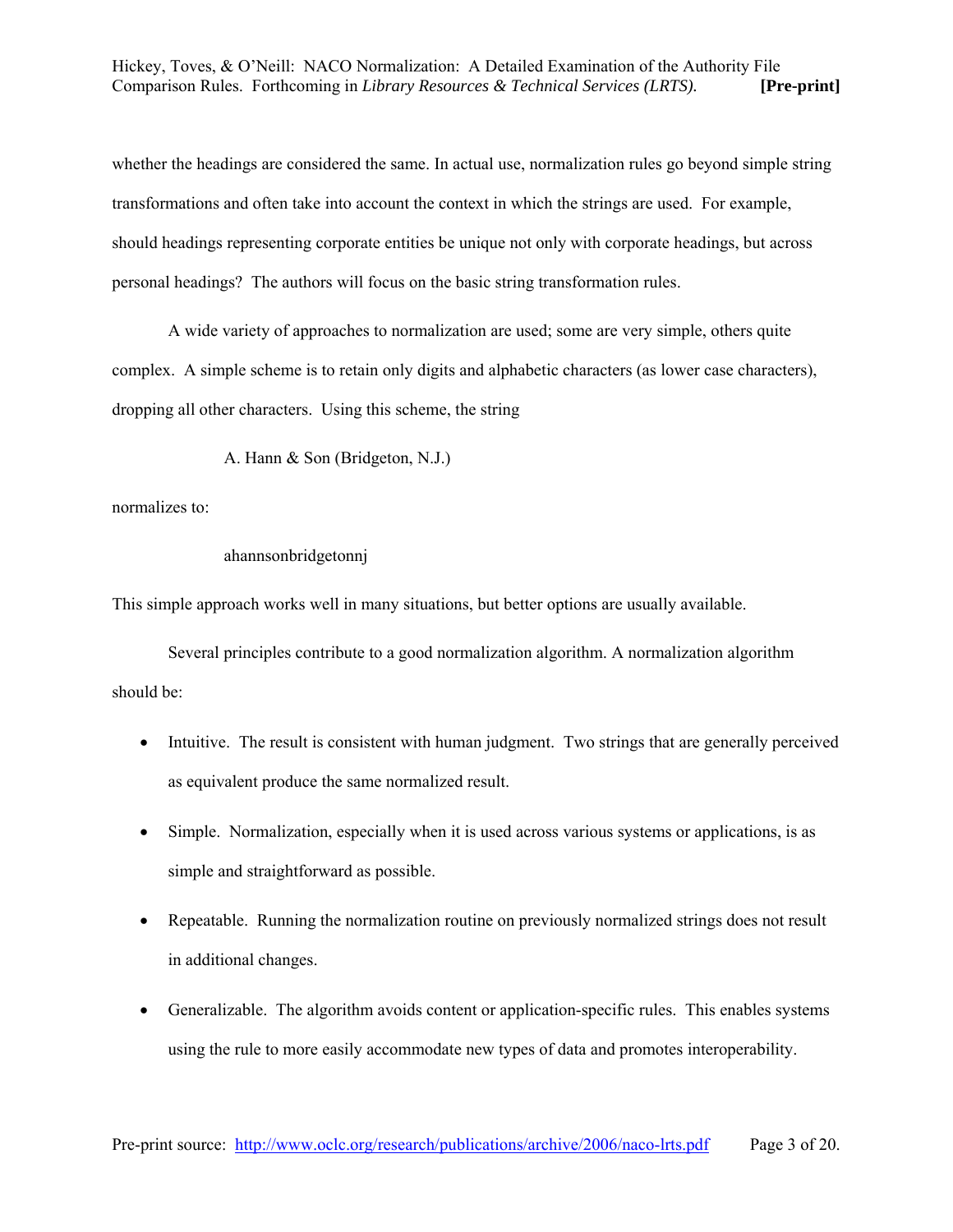• Sortable. Ideally, the normalized strings can be used to sequence or sort the original entries.

Normalization can be used to meet the general need to group headings, titles, and other strings that are logically identical but have different representations. For example, one of the authors has a surname that contains two capitals and a special character and is, therefore, often represented in a variety of ways such as *Oneill*, *O Neill*, *O'neill*, and so on. The simple scheme of retaining only alphanumeric characters would normalize these three variants to "oneill", effectively grouping these variants.

Algorithms vary in their strength—strong algorithms will generate the same normalized result for most variants but may also include numerous mismatches—weak algorithms will often fail to create the same result for all variants but will rarely mismatch strings. For example, the simple normalization algorithm discussed above would normalize *Edward O'Neill* and *Edwardo Neill* identically while a weaker algorithm that retained spaces would produce different results for *O'Neill* and *O Neill*.

The weaker algorithms may only standardize case and drop diacritics. The OCLC Online Computer Library Center (OCLC) search keys are an example of strong normalization [1]. Personal names are reduced to a 4,3,1 key containing the first four characters of the surname, the first three characters of the forename and the middle initial. OCLC's search keys have been studied extensively and much of that methodology is applicable to evaluating normalization algorithms. Llinas examined search keys in detail and provides a detail review of related studies [2]. While these search keys are very effective at collecting variants, they generally lack precision.

In some cases, the data and normalization scheme are closely linked. This is the case with both the NACO authority file and the Library of Congress Subject Headings, both of which adhere to the NACO rules. NACO is the Name Authority Cooperative Program of the Program for Cooperative Cataloging (PCC) which allows participants to create and maintain name authority records [3]. NACO rules define the normalization procedures used to detect conflicts. Each established heading must be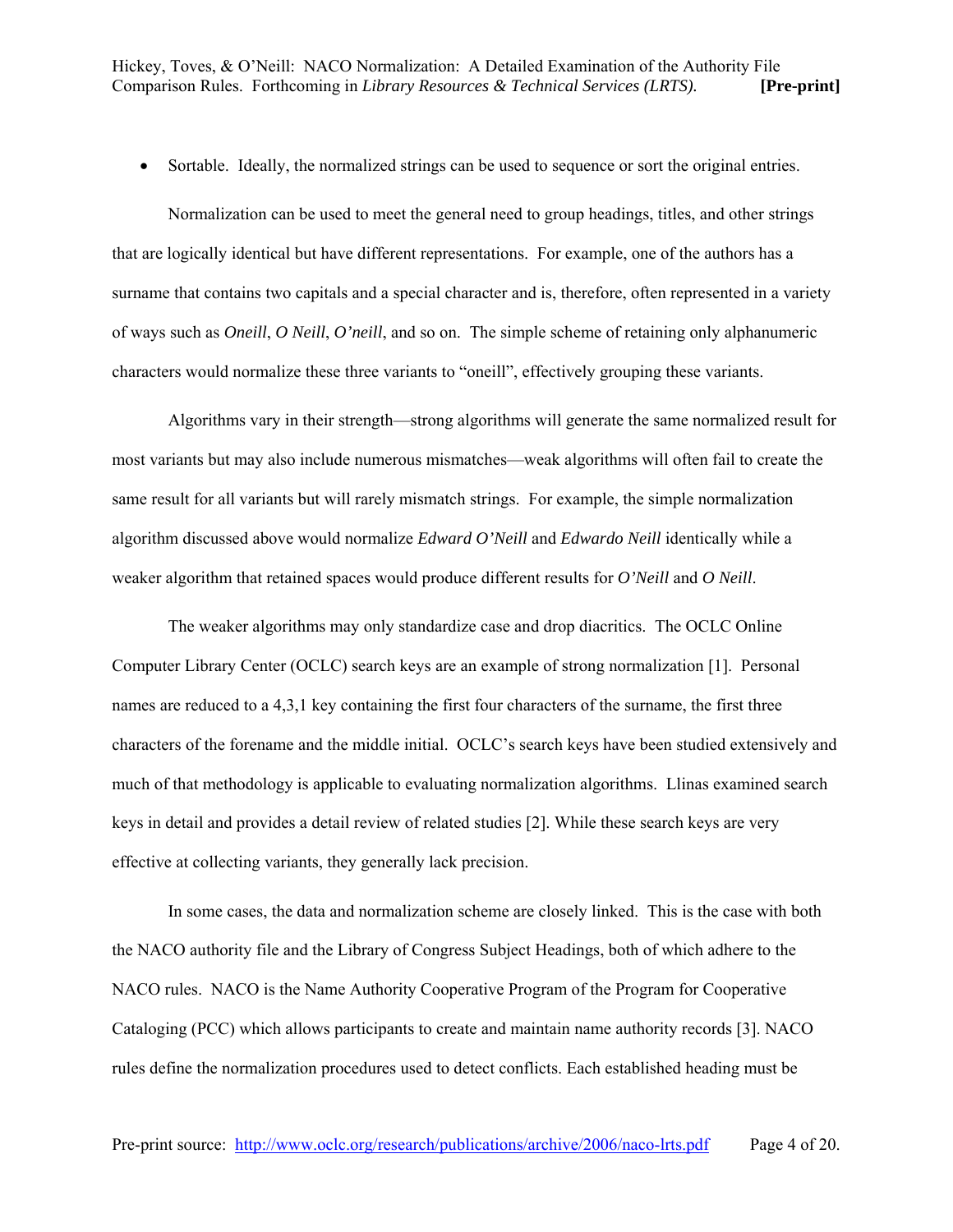unique and the file comparison rules are used to determine uniqueness. These rules are used not only to match variants but also to define what differences are significant. By definition, if two headings have different normalized forms, they are different.

The NACO rules have been designed for use with bibliographic data and, in particular, with authority records. As a result, the NACO rules have a special status; they are the only widely used standard for normalization of bibliographic data. Since the rules are used to define what differences are significant, any deviation from the rules could produce erroneous results. Algorithms implementing the NACO rules must be accurately and consistently applied to avoid the creation of either duplicate or undifferentiated authorities.

## **Bibliographic Applications**

When all library operations were performed manually, some sort of normalization was done, either consciously or unconsciously, while establishing headings and filing the resulting entries. These were probably first codified as filing rules (e.g. Cutter's filing rules, *ALA Filing Rules*) [4, 5]. As machine-readable cataloging and authority records began to be exchanged, it was obvious that a systematic way of normalizing headings was essential to improve matches and avoid inadvertent collisions of headings across systems. The Linked Systems Project developed the set of rules that have now become the NACO Authority File Comparison Rules [6, 7].

Appendix 1 of the Joint Task Group on Streamlining Authority Record Creation reviews the rationale behind much of this work [8]. It cites the following main aspects of normalization:

- Determining what to regard and what not to regard
- Determining how to treat case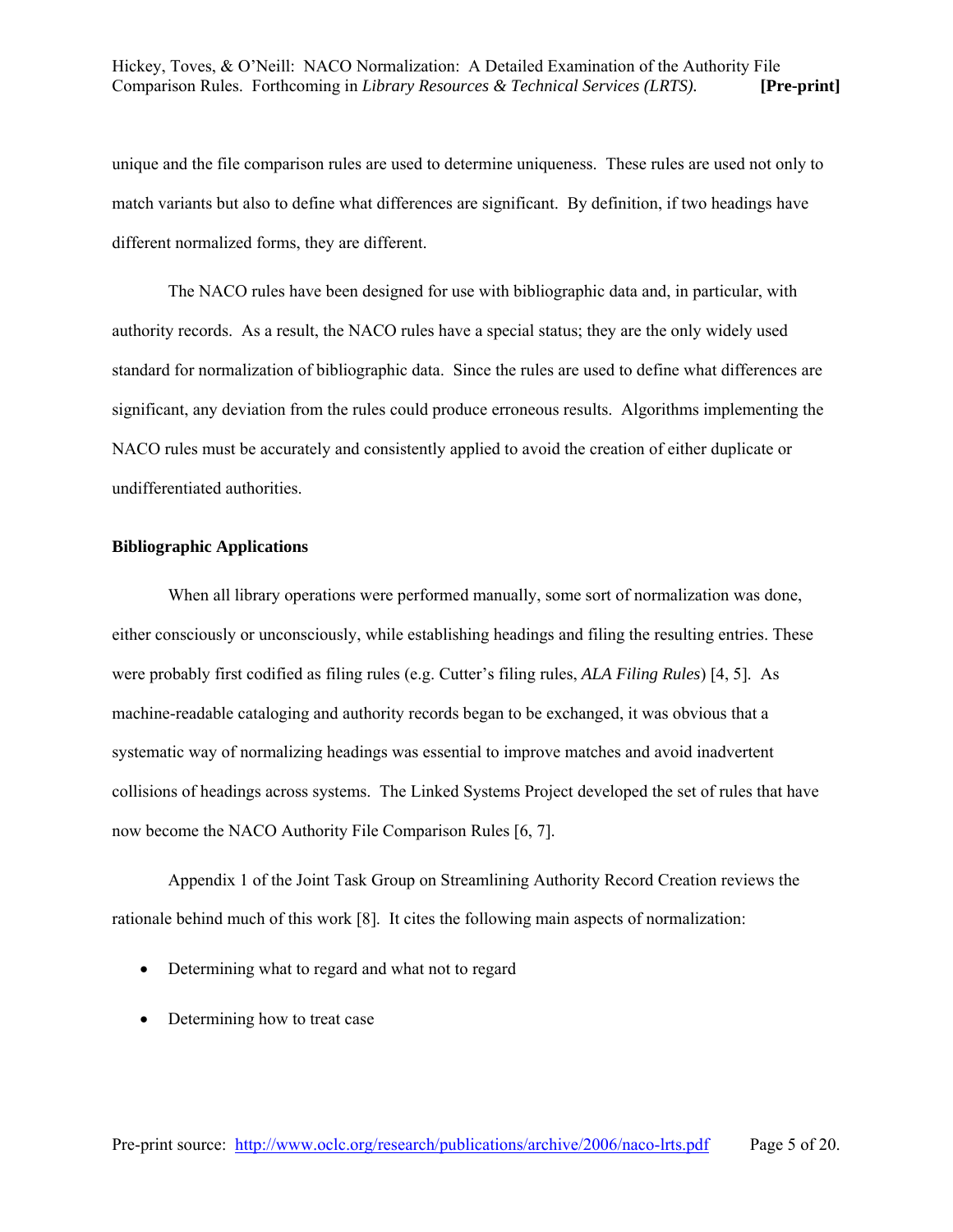• Determining the conventions for translating special characters and symbols

This is necessary in order for the headings to function properly for

- Indexing and searching
- Checking for uniqueness

#### **Motivation**

As the authors began to investigate how best to implement IFLA's Functional Requirements for Bibliographic Records (FRBR) and plan authority control for the FAST subject heading schema, it became obvious that normalization will fill an essential role[9, 10, 11, 12]. This led us to the NACO normalization rules used to establish these headings as the authors attempted to match headings in existing records to those in the LC authority file.

Over the years, OCLC has developed several implementations of the NACO normalization rules. Even within OCLC's Office of Research, the authors found at least three versions written in different computing languages for different applications. Reviewing these implementations the authors found discrepancies in how some headings were handled, and realized that, without systematic testing, it was impossible to bring the algorithms into agreement. The resulting NACO Normalization Testbed is our attempt to share the results of this work with the rest of the library community.

## **The Rules**

The algorithm for normalizing headings is contained in Appendix A of Joint Task Force's Final Report [13]. These rules are summarized in Table 1: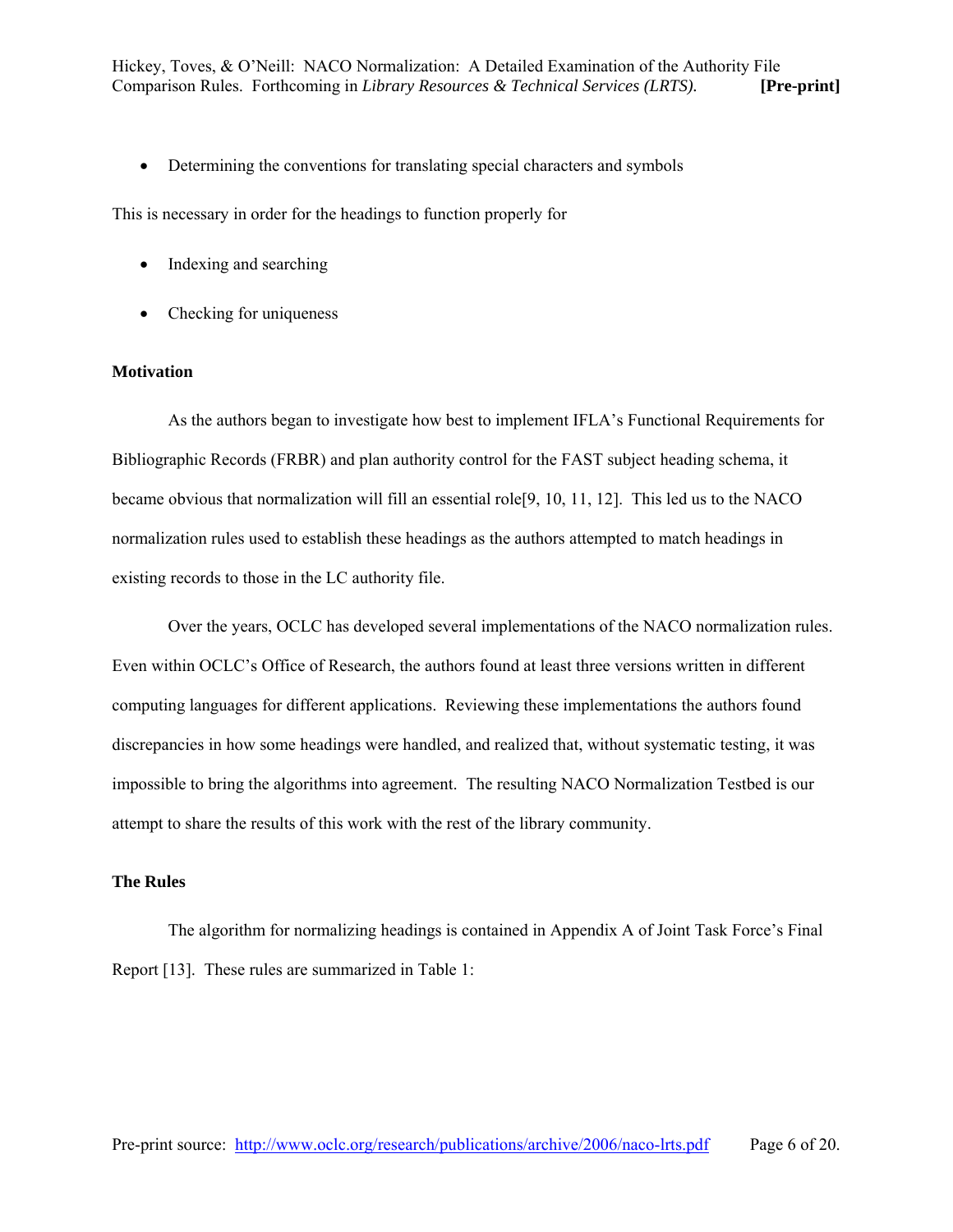## Table 1

## Summary of NACO Normalizations

|                                                 | <b>ASCII</b> characters                                                                                                                                                     | <b>Normalize to</b>                           |
|-------------------------------------------------|-----------------------------------------------------------------------------------------------------------------------------------------------------------------------------|-----------------------------------------------|
|                                                 | $A-Z$ , a-z                                                                                                                                                                 | Retain in single case (we prefer lower case   |
|                                                 |                                                                                                                                                                             | for readability)                              |
|                                                 | Leading and trailing blanks, all diacritics, '                                                                                                                              | Deleted                                       |
| $\left[ \begin{array}{c} 1 \end{array} \right]$ |                                                                                                                                                                             |                                               |
|                                                 | Super and subscript 0123456789                                                                                                                                              | 0123456789                                    |
|                                                 | Super and subscript $+-()$                                                                                                                                                  | <b>Blank</b>                                  |
|                                                 | $! \; i \; ? \; i \; ( \; ) \; \{ \} \; \langle \; ; \; . \; / \; \langle \; \alpha \rangle^* \; \mathcal{N} = \pm \; \mathbb{R} \; \mathbf{f} \; \mathbf{S} \; \mathbb{C}$ | <b>Blank</b>                                  |
| $\circ$                                         |                                                                                                                                                                             |                                               |
|                                                 | Spacing characters $\wedge$ $\sim$ _                                                                                                                                        | <b>Blank</b>                                  |
|                                                 | Subfield delimiters                                                                                                                                                         | Subfield delimiters are retained, except for  |
|                                                 |                                                                                                                                                                             | the one preceding the data. The associated    |
|                                                 |                                                                                                                                                                             | subfield codes are deleted and field tags are |
|                                                 |                                                                                                                                                                             | retained only for the decision on what fields |
|                                                 |                                                                                                                                                                             | should be matched                             |
|                                                 | Commas                                                                                                                                                                      | The first embedded comma in the a             |
|                                                 |                                                                                                                                                                             | subfield is retained, others become blank     |
|                                                 | $0-9, \# \& +$                                                                                                                                                              | Retained unchanged                            |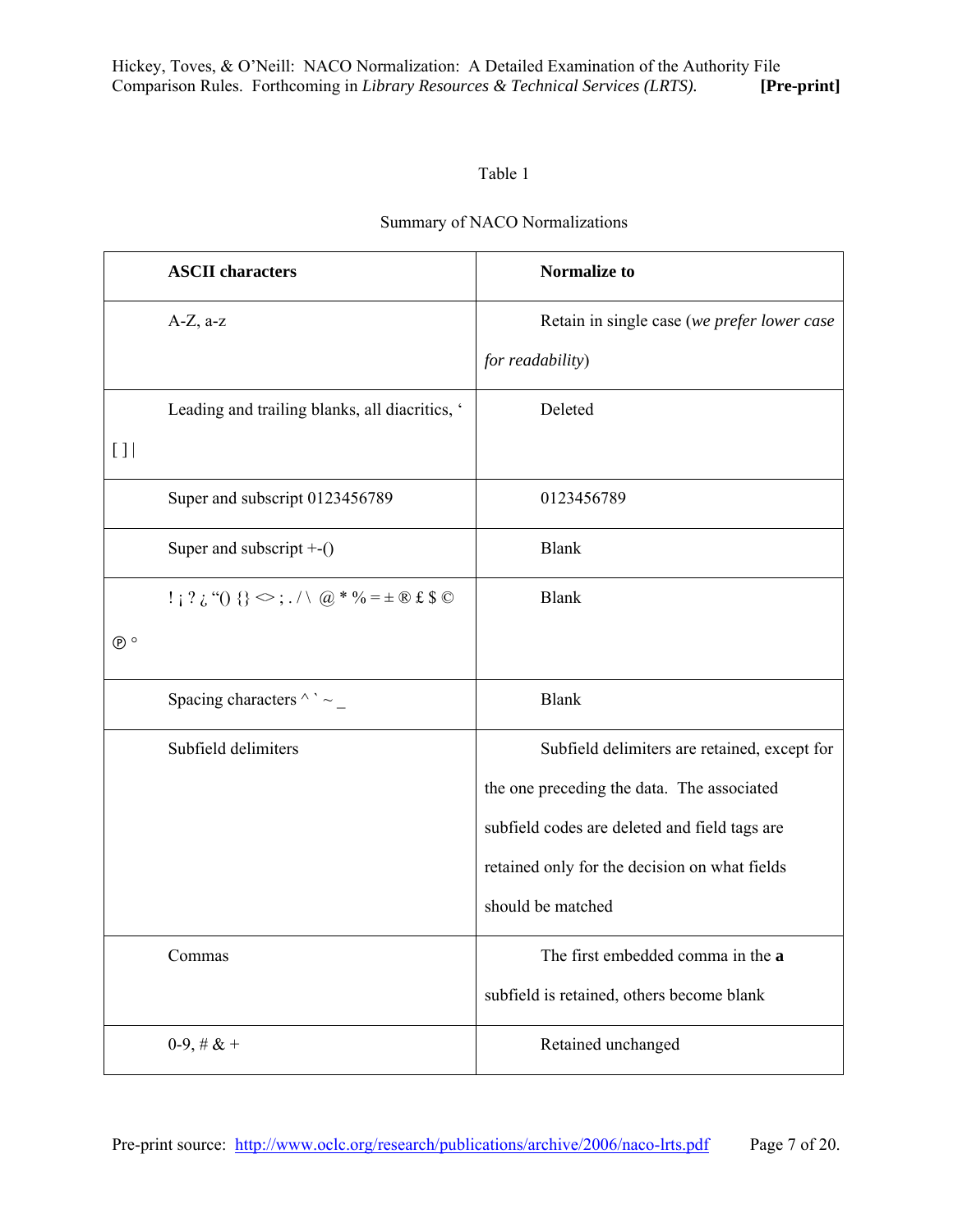Table 2 lists non-ASCII characters that are translated into the ASCII character set.

#### Table 2

| non-ASCII  | $E,\mathbf{x}$ |               |   |  | $ CE, \text{oe}   D, d, \delta   1   L, l, \ell   O, \varphi, O, \varphi   D, \beta   U, \alpha   \alpha$ |    |   |   | $\beta$     | $\gamma$ | b |
|------------|----------------|---------------|---|--|-----------------------------------------------------------------------------------------------------------|----|---|---|-------------|----------|---|
| input      |                |               |   |  |                                                                                                           |    |   |   |             |          |   |
| normalizes | ae             | <sub>oe</sub> | d |  | $\Omega$                                                                                                  | th | u | a | $\mathbf b$ |          | b |
| to         |                |               |   |  |                                                                                                           |    |   |   |             |          |   |

## NACO Handling of non-ASCII Characters

## **Resolving Ambiguity in the Rules**

A few unresolved issues exist at the character mapping level:

1. The musical sharp, ♯, is now a separate symbol from the hash mark, #. The authors map both of

these to the hash mark.

2. The rules talk about the "logical OR" and "logical NOT" symbols which do not appear to exist in the MARC character set.

The final results can depend on the sequence in which transformations are performed. The authors assume that the rules of stripping leading and trailing blanks and collapsing multiple blanks are done last, so that any blanks introduced during the processing are treated the same as original blanks in the data.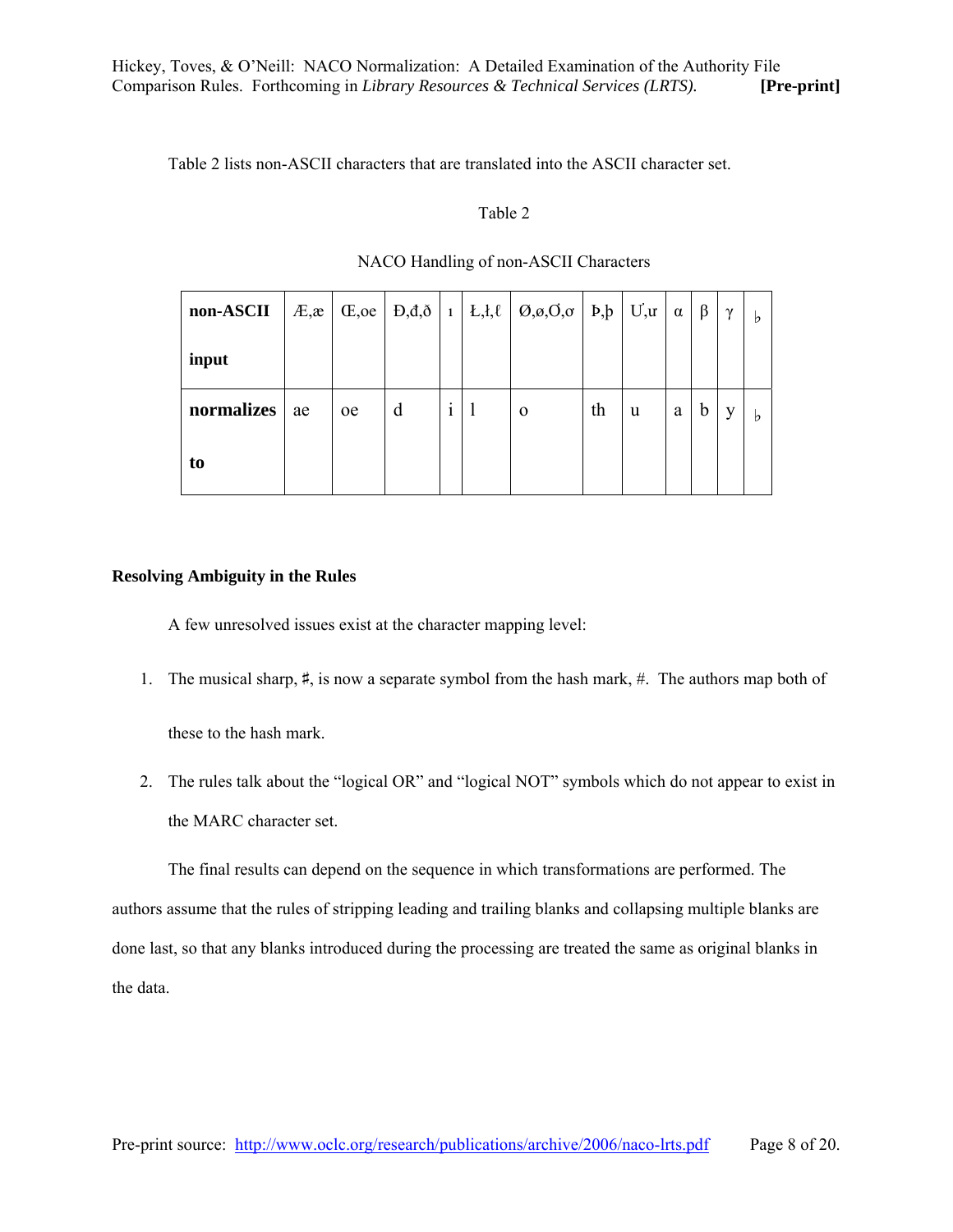In addition, when processing bibliographic records, one needs to be able to handle data that are questionable or even ill formatted, such as multiple uses of subfield \$a in names. If subfield \$a is used multiple times and the first reduces to nothing:

• Do we retain the trailing subfield delimiter? Our algorithm drops it.

 Does the "first comma" rule apply to the second subfield \$a? The authors only apply it to the initial subfield \$a.In general, if a subfield reduces to nothing, or nothing but a blank, should the subfield delimiter be retained? The authors do not retain it. Is the comma retained if nothing precedes it after the other transformations have been carried out (the rules only talk about what to do when there is nothing following the comma)? The authors drop the comma in this circumstance.

## **Effects of Various Rule Simplifications**

How good are the NACO rules? They are quite good, but they lack both general applicability and repeatability. The fact that the rules explicitly rely on the MARC record structure limits their application. The "first comma in subfield \$a" rule and the retention of the subfield codes restricts their application to MARC coded fields. As *cataloging* becomes *metadata* with increased use of non-Marc formats such as Dublin Core*,* this cross-domain restriction becomes increasingly significant. For example, if the rules were applied to Dublin Core elements, the results could be different from those obtained from MARC fields since Dublin Core records lack subfield coding.

Another obvious observation about the normalization rules is that they are very ASCII oriented. After conversion, the original extended ASCII in MARC21 is a subset of printable ASCII, except for the flat sign and subfield delimiters. By using "F" for the flat sign and a backslash for the subfield delimiter, the resulting string becomes much easier to process and display, with no loss of information. In the near future, the normalization rules will have to be extended for Unicode and are already causing problems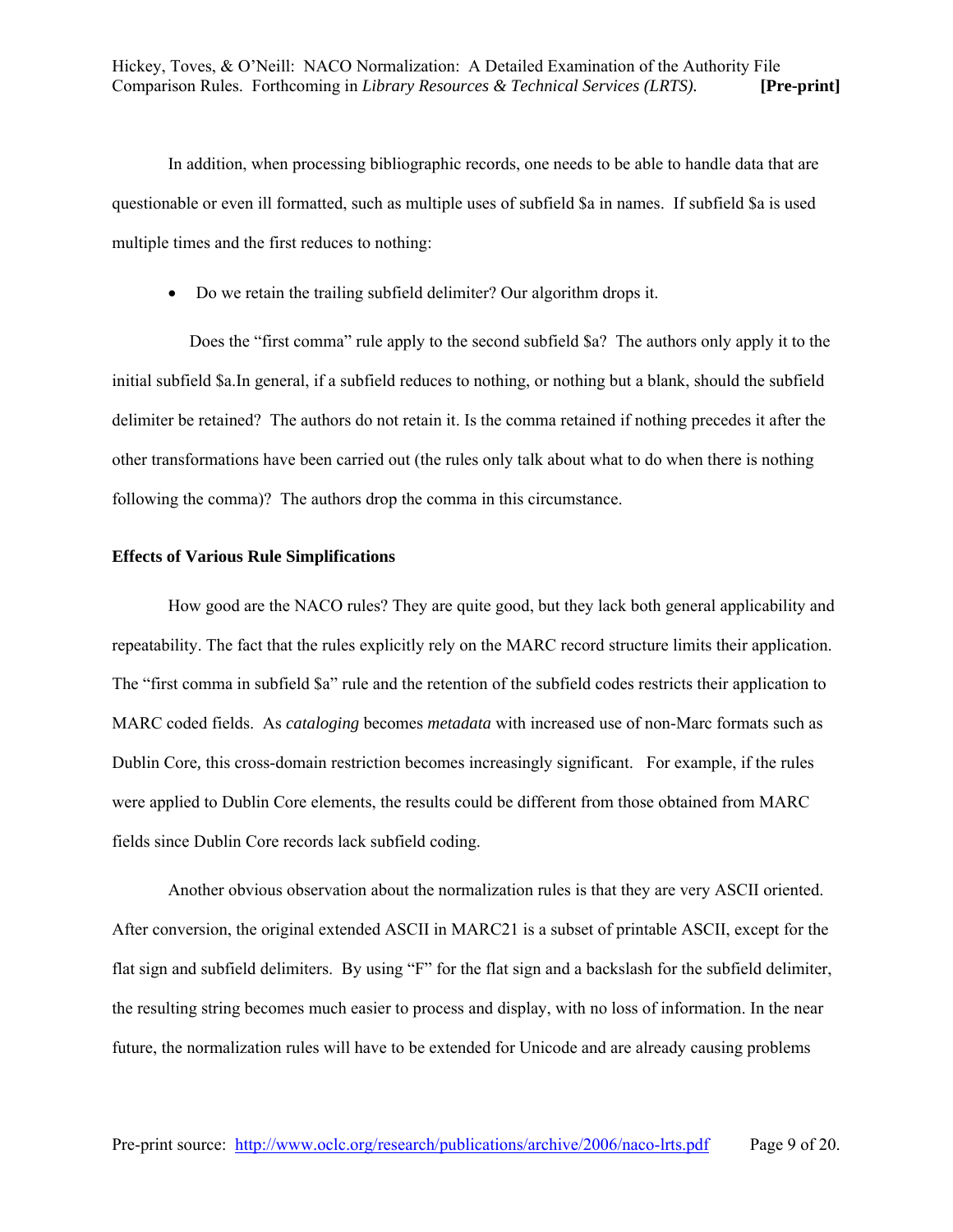with transliterated Chinese names [14]. Before such extensions, one must assess both the strengths and weaknesses of the current rules.

NACO specifies that the first comma in an \$a subfield is retained unless it is a terminal character. All other commas are converted to a blank. This first comma rule appears to violate several of the principles for a good normalization routine, particularly the repeatability principle. Repeatability requires the algorithm to leave a normalized result unchanged. Another way to view this principle is to require that any string (unnormalized, partially normalized, or fully normalized) will normalize the same. For example, repeated normalization will generate the following sequence:

> \$aMorrison, W. M. \$q(William McCutchan), \$d1867-1918 morrison, w m\$william mccutchan\$1867 1918 morrison w m\$illiam mccutchan\$867 1918 ...

#### morrison w m

Since the character following the subfield delimiter is deleted, the sequence ends only after all commas and trailing subfields have been removed.

The retention of the delimiter is also inconsistent with the intuitive and simple normalization principles, particularly when processing patron input data. Patrons are prone to omit subfield coding and would generally consider

\$aMorrison, W. M. \$q(William McCutchan), \$d1867-1918

and

Morrison, W. M. (William McCutchan), 1867-1918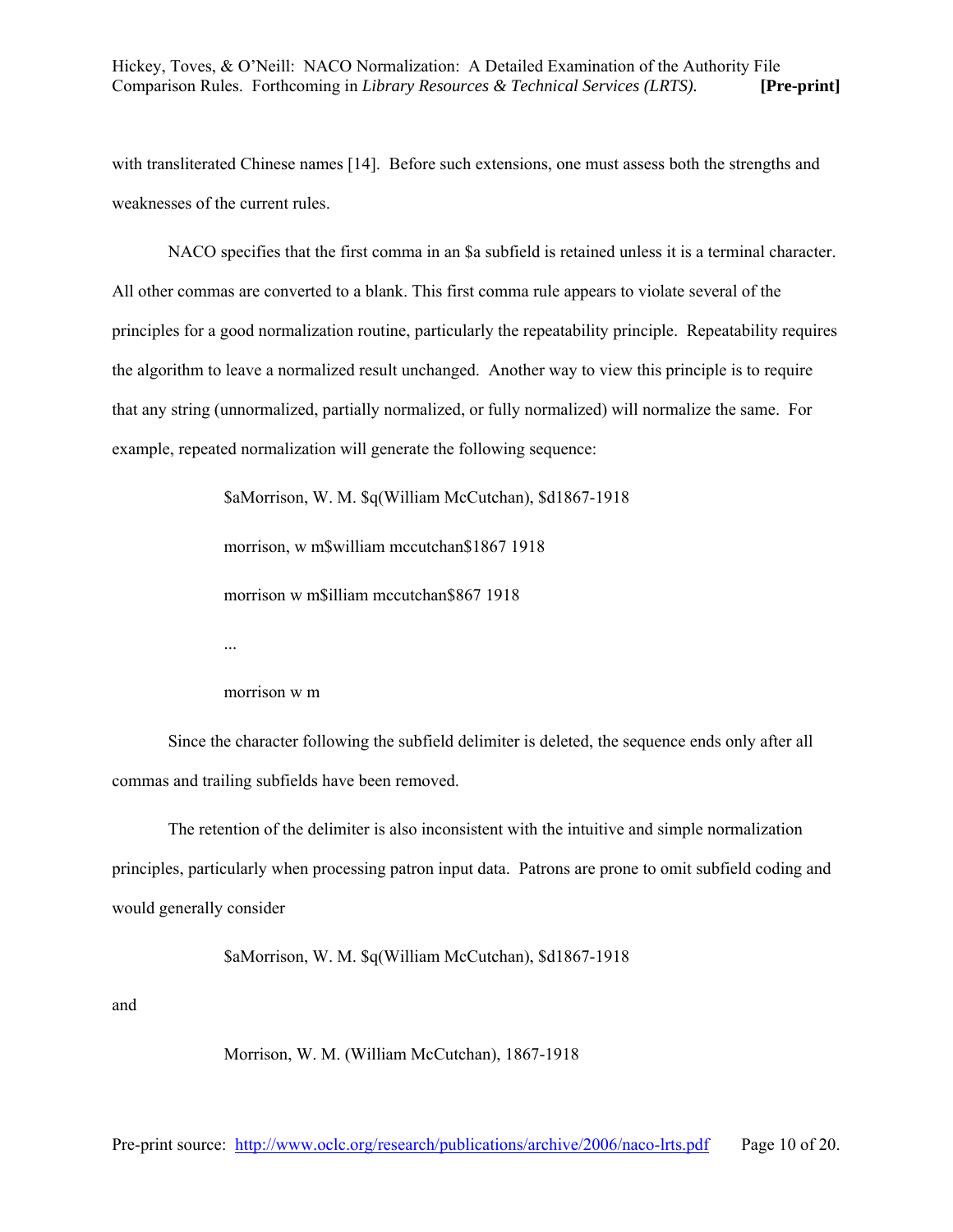to be equivalent, although they normalize differently as:

morrison, w m\$william mccutchan\$1867 1918

morrison w m william mccutchan 1867 1918

Headings with explicit subfield coding (MARC records) will frequently normalize differently from headings with implicit subfield coding (card catalogs, many OPAC displays). With or without explicit subfield coding, these headings should generate the same normalized form.

In our FRBR work, the authors use NACO normalization to normalize titles as well as names. Non-name fields can also have subfields other than \$a as the first one, so they do not fit the comma processing rules very well. For titles, retaining the first comma is often undesirable.

#### **Application to the LC Name Authorities**

The only obvious justification for the retention of either the subfield delimiter or the first comma is that it prevents a significant number of conflicts. The authors investigated the effect of eliminating these two rules. The NACO file comparison rules were specifically developed for application with the LC authority files, both name and subjects. Since the name authority is larger and its comparison rules simpler, the name authorities were used for further testing and evaluation. All personal names, corporate names, conference and meetings names, uniform titles, and geographic names except name-titles entries were analyzed—5,664,878 established headings and 4,162,130 cross-references.

The analysis focused on identifying conflicts of the NACO Authority File (2004 LC Distribution version) All established headings and cross-references were normalized following the standard rules and all conflicts were collected and analyzed. As specified in the file comparison rules, conflicts occur when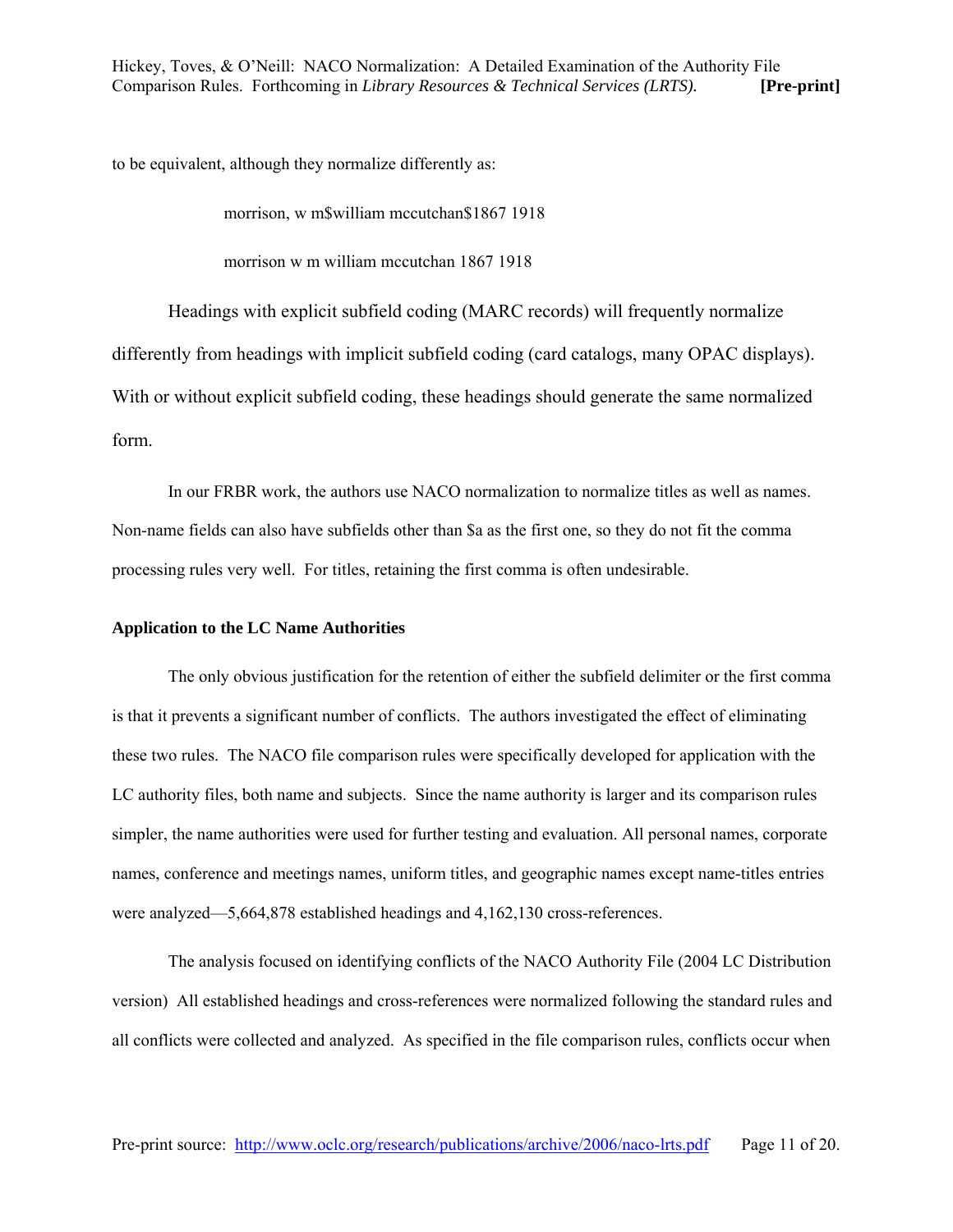(1) two or more established headings normalize the same, or (2) a cross-reference and an established heading normalize the same. Cross-references are not required to be unique; the same cross-reference can appear in multiple authority records.

Two files, one for established heading and the other for cross-references, were derived from the name authority file. Among other elements, each entry included the Library of Congress Control Number (LCCN) of the authority record, the original heading, and the normalized heading. For the crossreferences file, any \$w subfields were ignored and duplicate cross-references were deleted resulting in a file of unique cross-references. Only 568 conflicts (0.01 percent of the established headings) between established headings were found. Some examples of the conflicts identified are:

> 100 Jayasree, S. [n 84109744] 100 Jayasree, S. [no2004124022] 100 Nguyen, Kim-Chi [n 78050801] 100 Nguy~^en, Kim Chi [no2004123058] 100 India [no 92007900] 151 India [n 80125948]

Even without normalization, almost half of conflicts observed, such as the first example, were exact matches. The other common pattern was where the same name was used for different types of names; **India** as a personal name vs. **India** as a geographic name. Cases, such as seen in the second example, where the established forms were different but normalized the same were rare; only 183 conflicts of this type were observed. Therefore, variation in the implementation of the normalization routines does not appear to be a significant cause of these conflicts.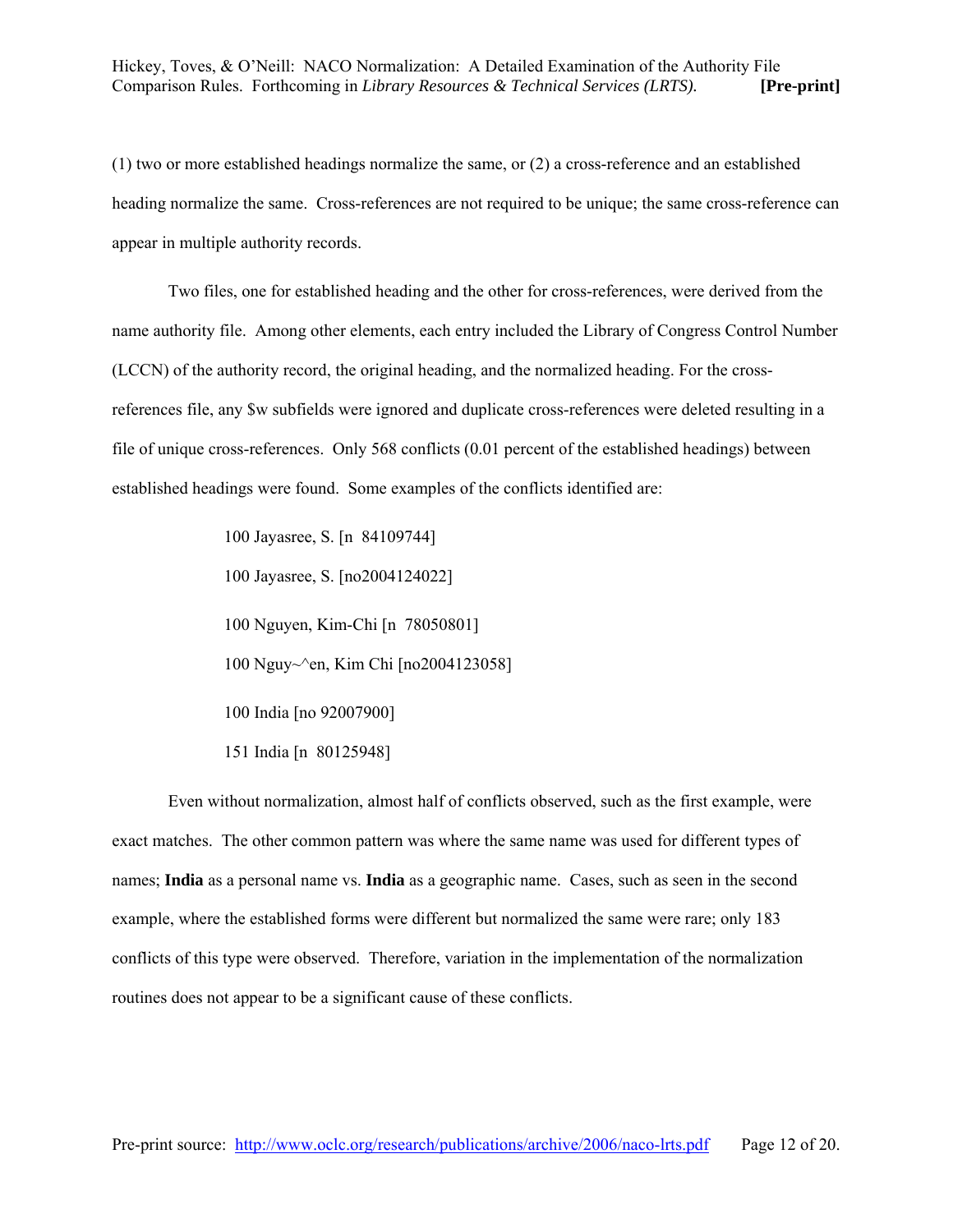Conflicts between cross-references and established headings were more common; 4,424 conflicts of this type were observed. Some examples of these conflicts include:

> 130 Ship [n 83732520] 410 SHIP [Slater Hall Information Products (Firm); n 88628681] 100 P. C. H. [nr 98022649] 410 P.C.H. [Partido Comunista de Honduras; n 82166958] 100 Snail, A. [nb2003096351] 400 Snail, A. [Walker, Trevor M.; n 97016230]

As with the conflicts among established names, variation in the normalization procedures was not a significant cause of the conflicts.

To determine the potential impact of simplifying the rules, the process was then repeated using the simplified rules. The number of conflicts resulting from both the current rules and the simplified rules is shown in Table 3.

Some examples of the additional conflicts are:

 100 Bastia, France [n 97025024] 151 Bastia (France) [n 79086801] 110 Seychelles Police Force. [n 85245780] 110 Seychelles. \$b Police Force. [n 85245771] 100 Rajhonson Ramiandrasoa [n 98900710] 100 Rajhonson, Ramiandrasoa [no2003060568]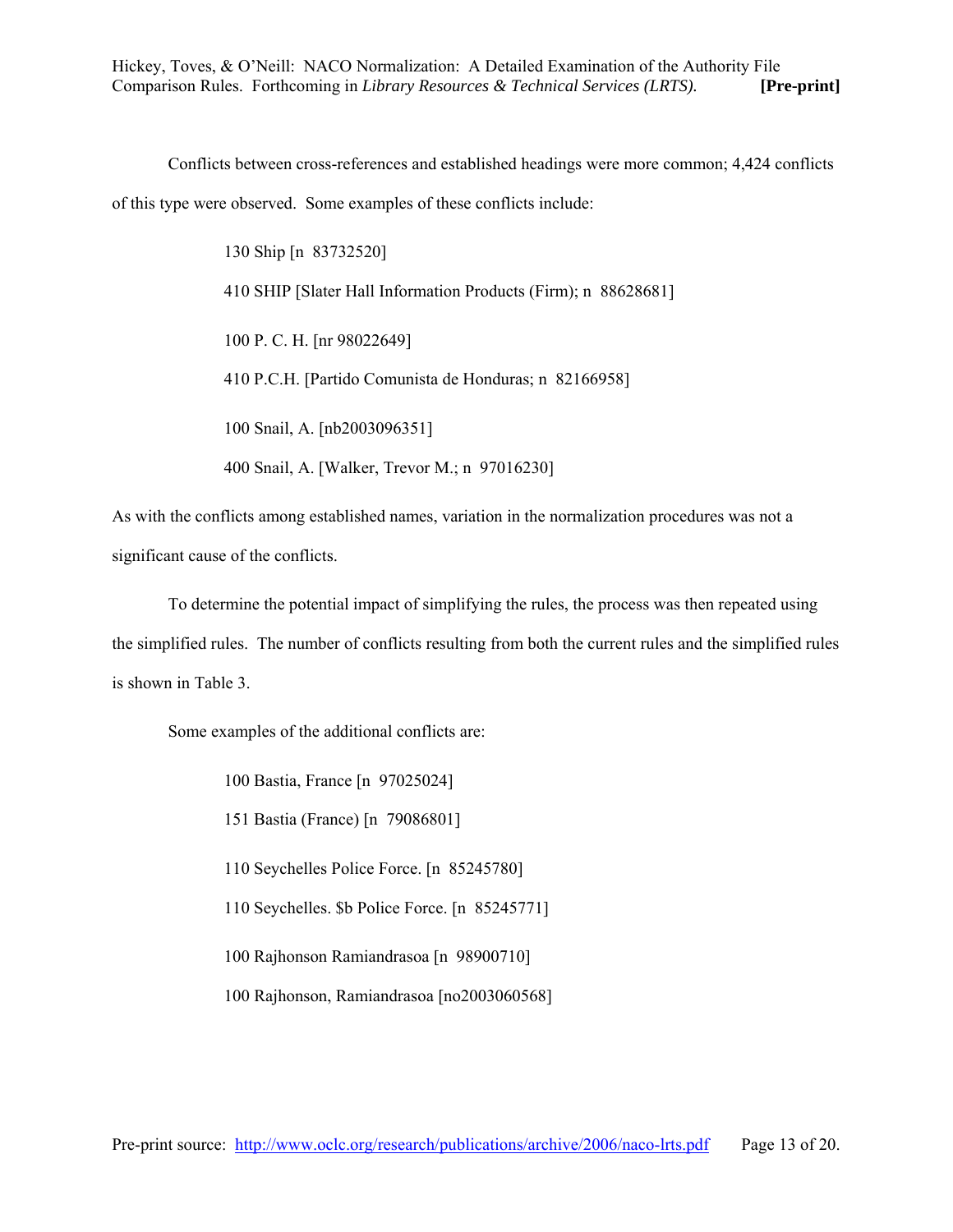#### Table 3

## Number of Conflicts

| <b>Conflict Type</b>       | <b>No. of Conflicts with</b> | <b>Additional Conflicts</b>   |  |  |  |
|----------------------------|------------------------------|-------------------------------|--|--|--|
|                            | <b>NACO</b> Normalization    | with Simplified Normalization |  |  |  |
| Established heading -      | 568                          | 186                           |  |  |  |
| established heading        |                              |                               |  |  |  |
| Established heading -      | 628                          | 44,235                        |  |  |  |
| cross-reference (internal) |                              |                               |  |  |  |
| Established heading $-$    | 3,796                        | 1,304                         |  |  |  |
| cross-reference (external) |                              |                               |  |  |  |

Not all of the additional conflicts represented different entities. In the second, and probably third, examples, the headings represent the same entity. A quick review of the conflicting established headings pairs indicated that a high proportion are probably duplicate headings that should be merged. If both headings represent distinct entities, switching to the simplified rules would require additional qualification for at least one heading. However, the list is short enough and the error rate sufficiently high to make resolving the conflicts either by merging the duplicate headings or by further qualification of valid headings practical. Even when the headings clearly are different, they often appear similar enough to confuse many users. The fact that a significant proportion of these additional conflicts are likely to be duplicates indicates that these are also difficult, even for skilled catalogers.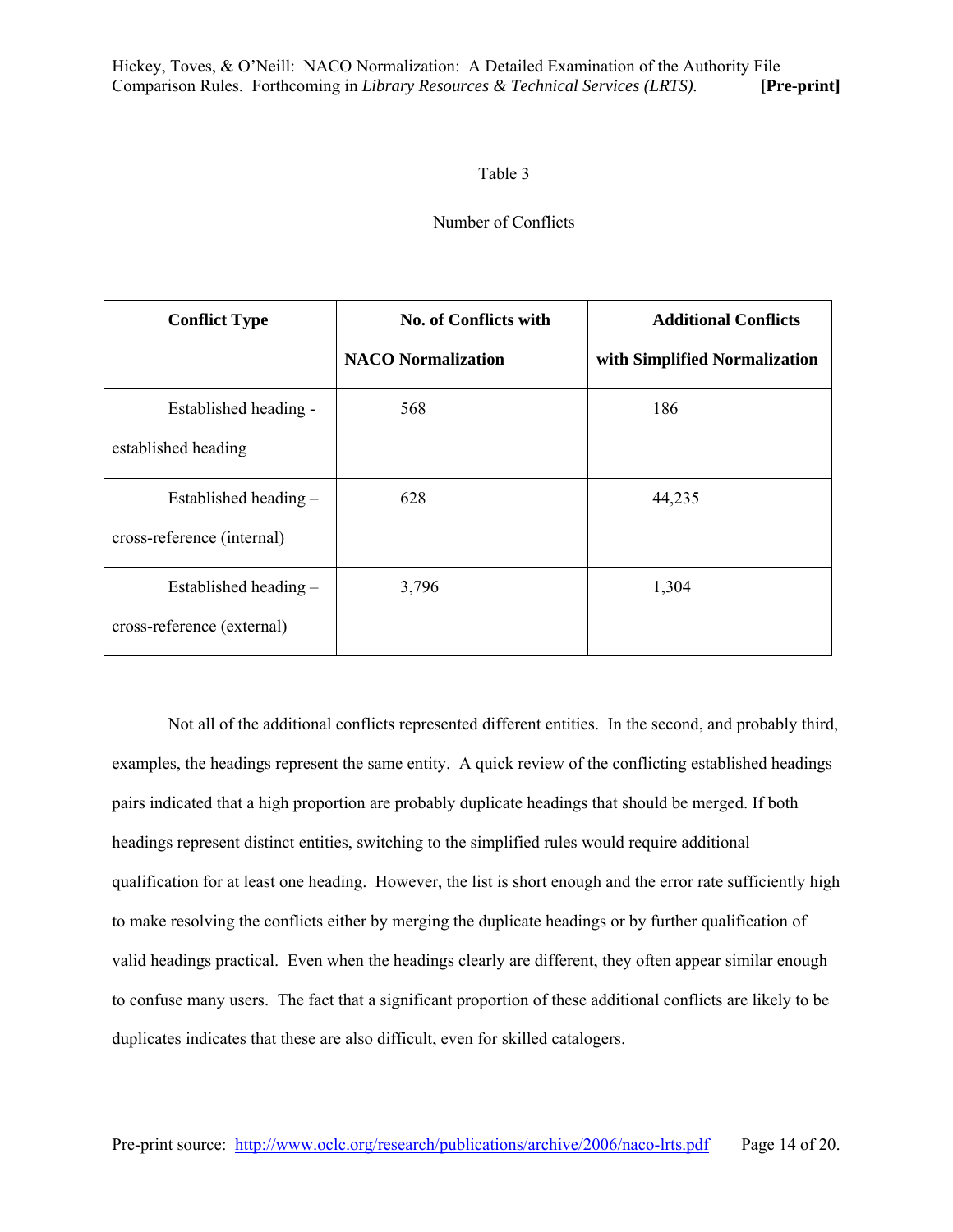The NACO rules prohibit conflicts between established headings (1xx fields from authority records) or between established headings and cross-references (4xx fields). No cross-reference can normalize the same as an established heading. The name authority file was also analyzed to determine the number of additional conflicts resulting from the use of the simplified rules and the results are also shown in Table 1.

Simplification resulted in a huge increase in conflicts between established headings and crossreferences but, in the vast majority of cases, the conflicts were between an established heading and a cross-reference within the same authority record. While the NACO rules specify that a cross-reference "may not normalize to the same string as any [established heading] in the same or another record," the impact of intrarecord conflicts is very different. A conflict between an established heading in one record and a cross-reference in another record does pose a serious problem by presenting contradictory information. Established headings are valid—cross-references are not. Internal conflicts, however, do not pose similar problems; for example consider the following:

- 010 n 81050809
- 040 DLC \$b eng \$c DLC
- 151 Naples (Fla.)
- 451 Naples, Fla. \$w nnaa

In this authority record, using the simplified rules, both the established heading and the crossreference normalize to "naples fla" since the \$w subfield is excluded. However there is no real conflict. At worst, the cross-reference is redundant; at best, it indicates that the form of the heading has changed. These conflicts do not pose a serious problem and can easily be dealt with by changing the NACO rules to specify that a cross-reference "may not normalize to the same string as any [established heading] in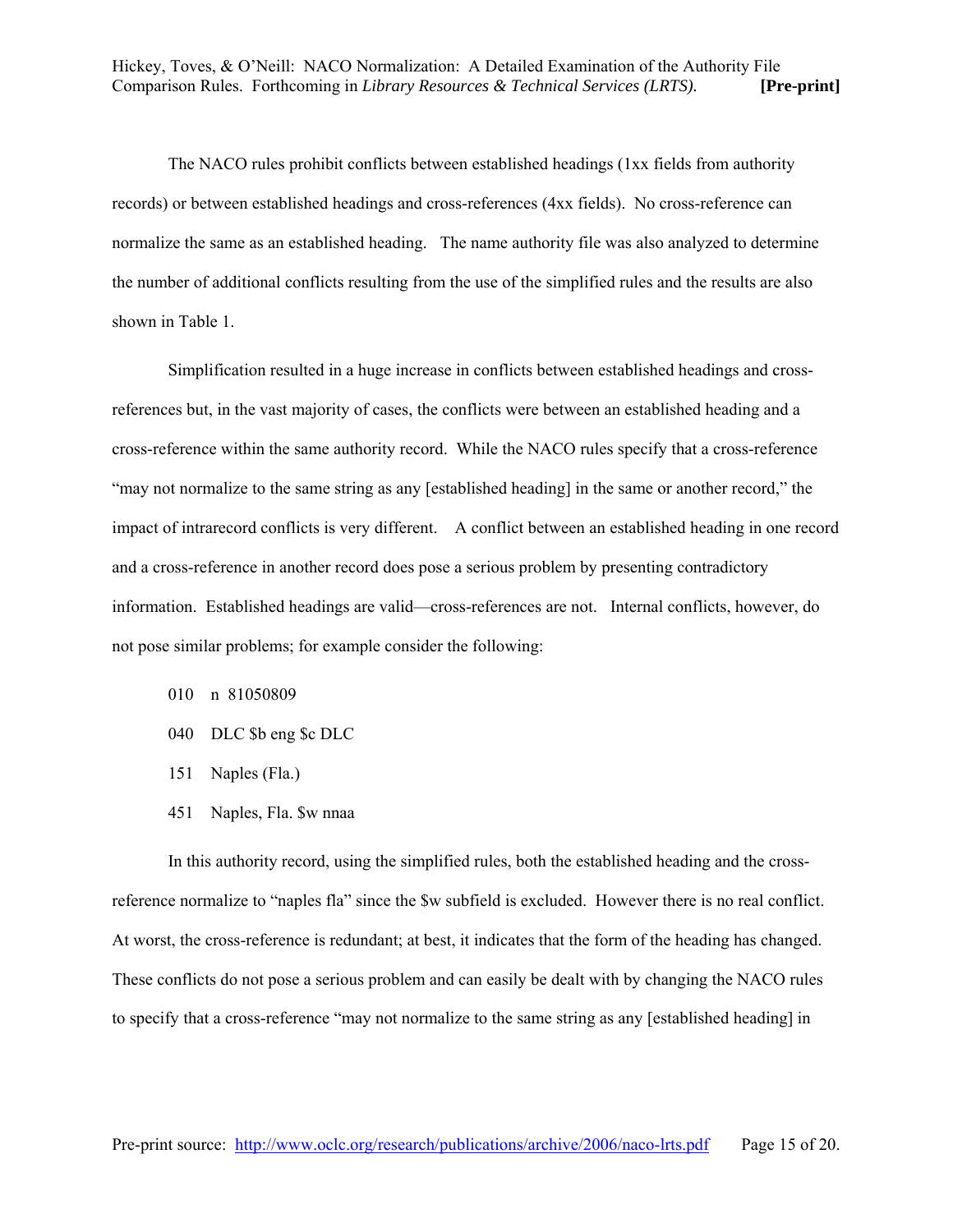*another* record." All cross-references could be retained and no changes to the authority records would be required.

Switching to the simplified rules would then only require changing approximately 1,500 authority records. While not a trivial task, it is certainly possible. Immediately changing any records may not be necessary. Ignoring the internal conflicts, the simplified rules would increase the number of conflicts by only a third. Although these conflicts present a serious problem, catalogers have accommodated the current conflict rate without undue problems. It certainly is not something that requires an instant solution.

#### **FAST Project**

The simplified normalization has been applied in the FAST (Faceted Application of Subject Terminology) project. FAST is a new subject heading schema derived from the Library of Congress Subject Heading (LCSH). FAST retains the LCSH vocabulary but in a simplified syntax and is designed to be applicable outside of the traditional AACR-MARC environment—environments where explicit subfield structure is rare. To function in these environments where subfielding could not be assumed, FAST adopted the simplified rules.

The simplified rules have worked very well in this application. There have been a number of conflicts (**Black jack** vs. **Black, Jack**) but they have been infrequent enough that they could be resolved by adding a qualifier to one of the headings. While adding the qualifier required extra work, FAST was improved by decreasing ambiguities. Many, if not most, of the conflicting headings would either be indistinguishable or confusing to the casual user.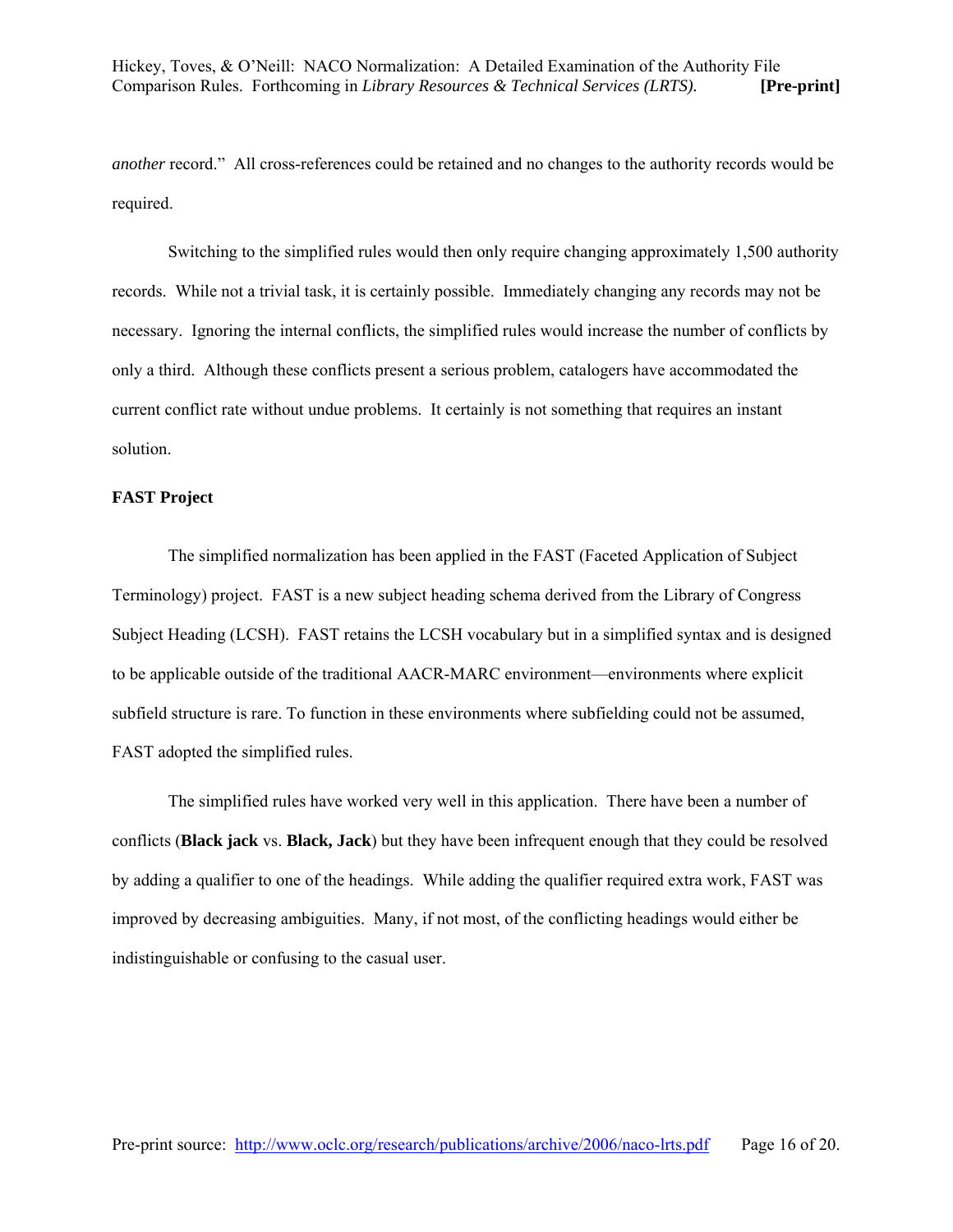#### **The NACO Normalization Testbed**

In the spirit of William Moen's *CIMI Z39.50 Interoperability Testbed*, the authors have created a NACO Normalization Testbed to help the community come to a consensus on how the rules should be applied to headings[14]. The Testbed (www.oclc.org/research/researchworks/naco/) consists of:

*Files* The files contain normalized and un-normalized strings that exercise aspects of the algorithm. The test cases demonstrate handling of all legal Unicode characters, the comma rule, and subfield delimiters. The test files were created according to a strict interpretation of the NACO rules. This means that the subfield delimiter is a 0x1F and the musical flat is an unprintable character.

*Code* Java and Python code that implements NACO normalization. These have been tested and produce consistent results with the test files.

*Demonstration Web Page* Figure 1 shows a service at <http://labs.oclc.org/nacotestbed> that allows visitors to input a heading and see the resulting normalized form. An option is available to invoke the simplified rules where commas, subfield delimiters, and subfield codes are replaced with blanks.

#### **Conclusion**

The NACO normalization rules provide a very effective means to compare established headings. However, ambiguities in the rules lead to inconsistent implementation. The sources of the variation from three independent implementations were examined, documented, and resolved. The resulting normalization software is publicly available in the NACO Normalization Testbed to assist the community in the consistent implementation of the normalization rules.

The suitability of the rules was also explored. The major limitation identified is their reliance on MARC encoding. Format independence is becoming increasingly important as the use of other metadata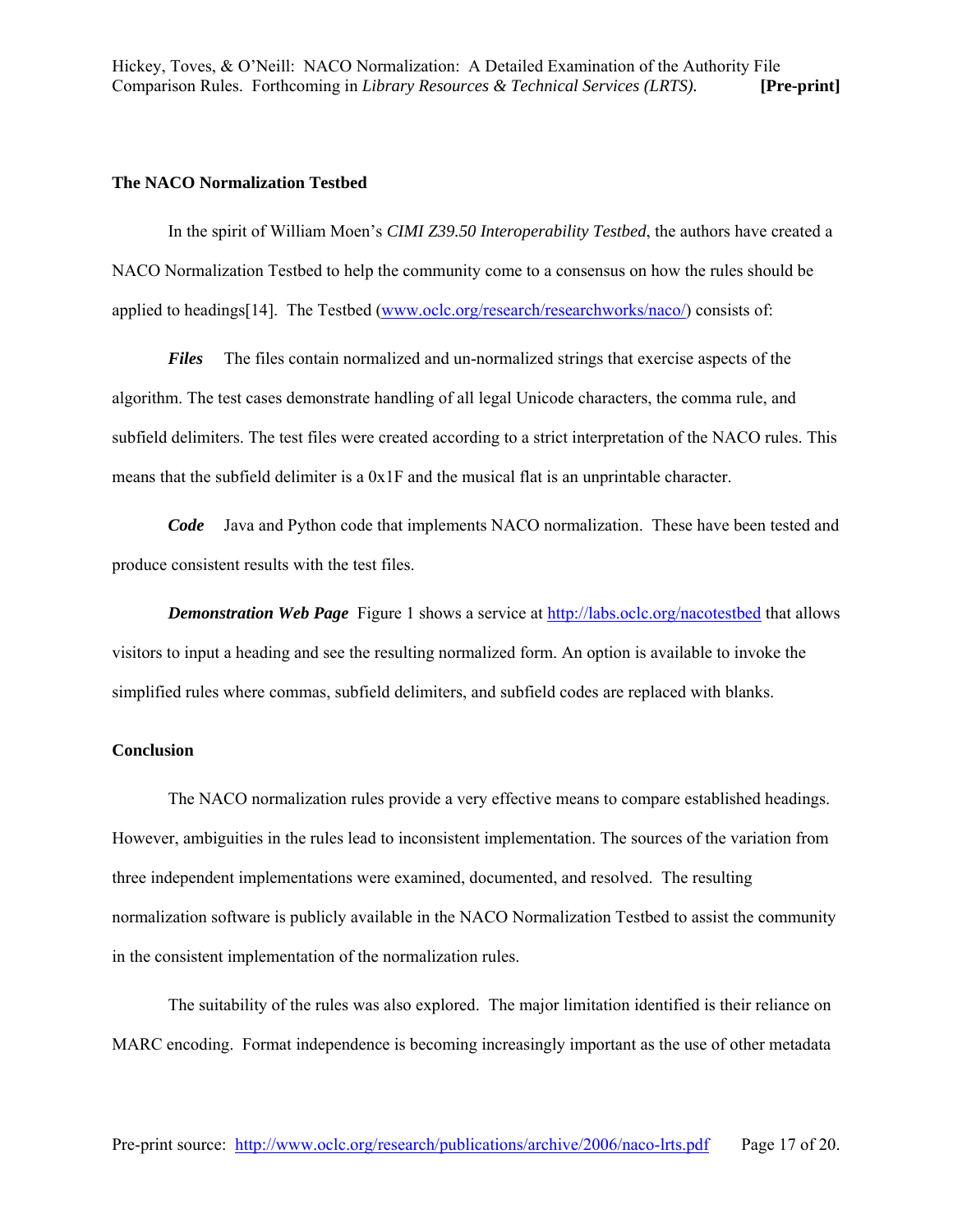**Figure 1 – Screen shot of NACO Testbed** 

| <sup>2</sup> NACO Normalization Service - Microsoft Internet Explorer provided by OCLC, Inc.                       | $\Box$ $\times$  |
|--------------------------------------------------------------------------------------------------------------------|------------------|
| File Edit View Favorites Tools Help                                                                                | 4                |
| Address <b>ig</b> http://labs.odc.org/nacotestbed<br>$\checkmark$                                                  | $\Rightarrow$ Go |
|                                                                                                                    |                  |
| A Project of OCLC Research<br>OCLC Online Computer Library Center                                                  |                  |
| <b>NACO Normalization Service</b>                                                                                  |                  |
|                                                                                                                    |                  |
|                                                                                                                    |                  |
|                                                                                                                    |                  |
| Input text here to normalize a single heading:                                                                     |                  |
| \$aMorrison, W. M. \$q (William McCutchan), \$d 1867-191                                                           |                  |
| (Use MARCMaker format to input subfield codes, e.g., '\$aMorrison, W. M. \$q (William McCutchan), \$d 1867-1918'). |                  |
| <b>Standard:</b><br>morrison, w m\william mccutchan\1867 1918<br>$\odot$                                           |                  |
| morrison w m william mccutchan 1867 1918<br><b>Simplified:</b><br>$\circ$                                          |                  |
|                                                                                                                    |                  |
| Normalize                                                                                                          |                  |
|                                                                                                                    |                  |
| Learn more about this service                                                                                      |                  |
|                                                                                                                    |                  |
|                                                                                                                    |                  |
|                                                                                                                    |                  |
|                                                                                                                    |                  |
|                                                                                                                    |                  |
|                                                                                                                    |                  |
|                                                                                                                    |                  |
|                                                                                                                    |                  |

schemas, such as Dublin Core, grows. The rules were also found to be only marginally suitable when used to normalize titles, publisher names, and other similar bibliographic entries. To overcome these limitations, two changes are proposed: (1) dropping the first comma exception and (2) converting the subfield delimiter to a blank. With these relatively minor changes, the normalization rules would be suitable for almost any Latin-1 string regardless of format. The relatively small increase in the number of resulting conflicts is viewed as acceptable to achieve generalizability and repeatability.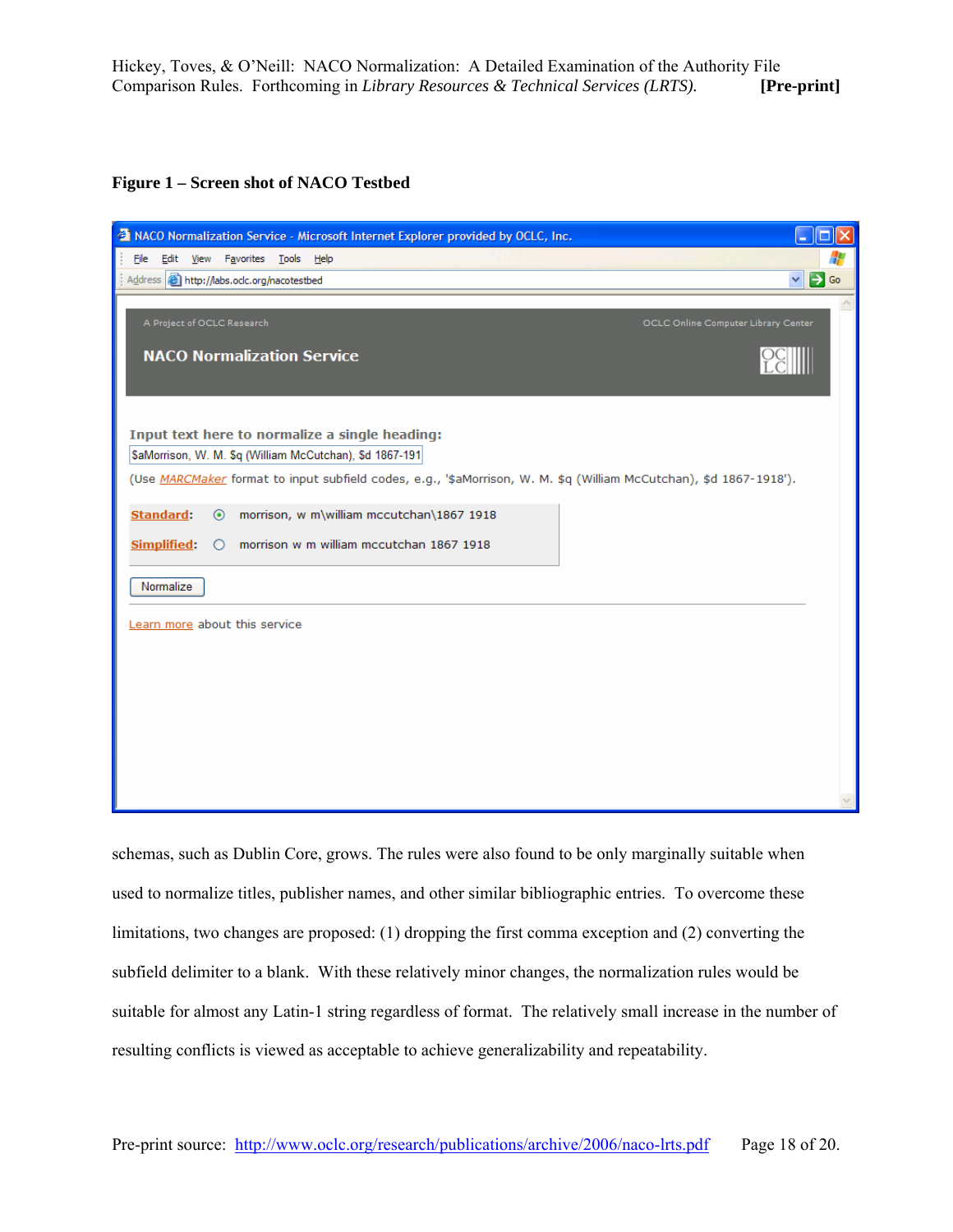## **References**

1. OCLC, *Searching WorldCat User Guide*, Accessed Dec. 19, 2005, www.oclc.org/support/documentation/worldcat/searching/userguide/.

2. James LLinas, *A Method for Evaluating Search-key Performance,* Ph.D. dissertation, State University of New York at Buffalo, 1977.

3. Library of Congress, *Name Authority Cooperative Program of the PCC*, Accessed Dec. 19, 2005, www.loc.gov/catdir/pcc/naco/naco.html.

4. Charles Cutter, *Rules for a Dictionary Catalog* (Washington, DC: GPO, 1904).

5.American Library Association, *A.L.A. Rules for Filing Catalog Cards* (Chicago: American Library Association, 1942).

6. Nita Dean and Karen Calhoun, *The Linked Systems Project Provides Current Access to Authority Information*, OCLC Newsletter, no. 187 (Sept./Oct., 1990) 19-20.

7. Library of Congress, *NACO Program for Cooperative Cataloging Authority File Comparison Rules*, Accessed Dec. 19, 2005, www.loc.gov/catdir/pcc/naco/normrule.html.

8. Joint Task Group on Streamlining Authority Record Creation, *Appendix 1: Normalization Rules*, Accessed Dec. 19, 2005, http://faculty.washington.edu/kiegel/pcc/appendix1.htm.

9. IFLA Study Group on the Functional Requirement for Bibliographic Records, *Functional Requirements for Bibliographic Records: Final Report* (Munchen: K. Saur, 1998). <www.ifla.org/VII/s13/frbr/frbr.pdf>